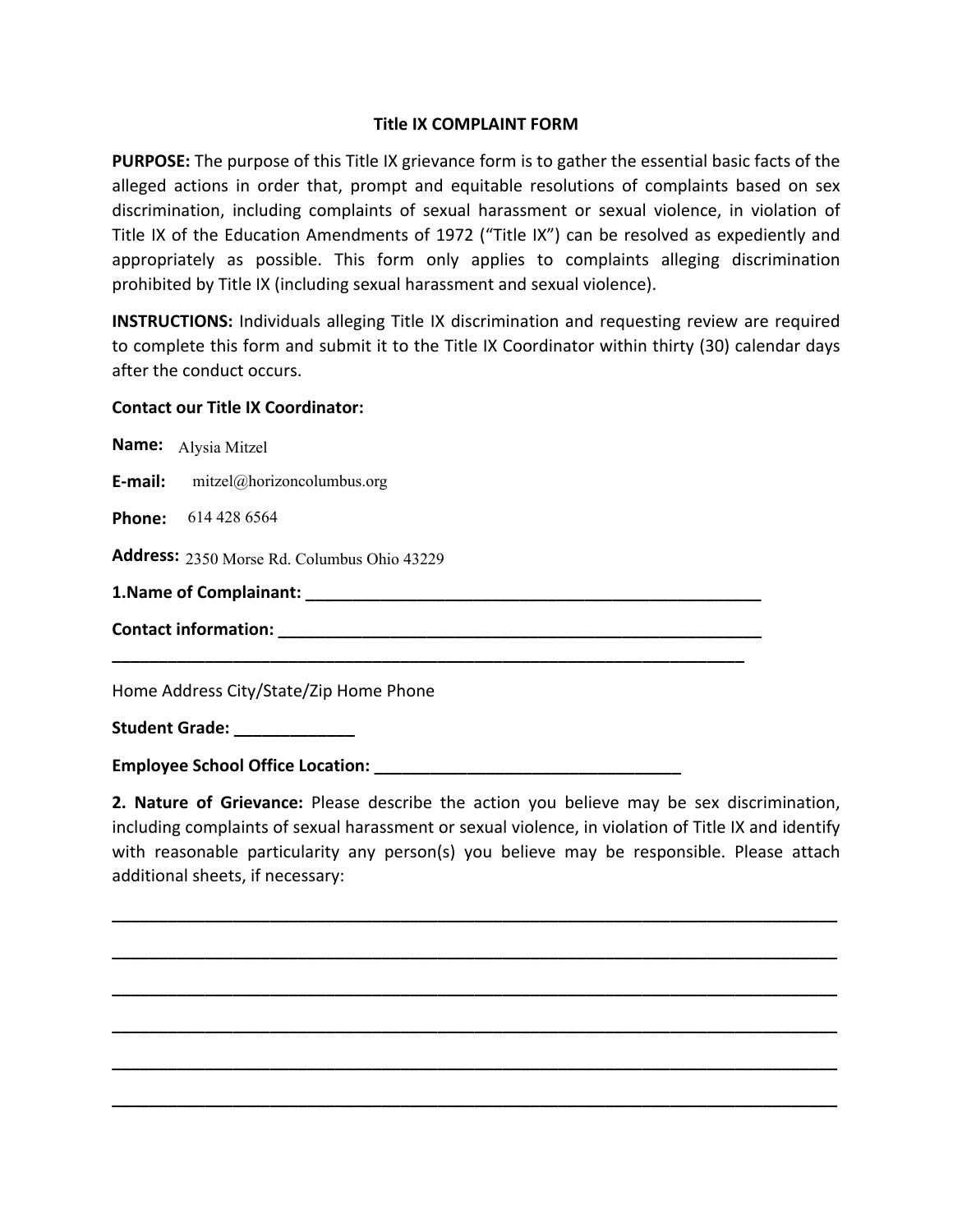**3. When did the actions described above occur?**

| 4. Are there any witnesses to this matter? (Please circle) Yes No |     |                                                                                   |  |
|-------------------------------------------------------------------|-----|-----------------------------------------------------------------------------------|--|
| If yes, please identify the witnesses:                            |     |                                                                                   |  |
|                                                                   |     |                                                                                   |  |
|                                                                   |     | 5. Did you discuss this matter with any of the witnesses identified in Item 4?    |  |
| (Please circle)                                                   | Yes | <b>No</b>                                                                         |  |
| If yes, please identify: Person to whom you have                  |     |                                                                                   |  |
|                                                                   |     |                                                                                   |  |
| <b>Method of communication:</b>                                   |     |                                                                                   |  |
|                                                                   |     | 6. Have you spoken to any administrator(s) or other school employee(s) about this |  |
| matter? (Please circle) Yes                                       |     | <b>No</b>                                                                         |  |
|                                                                   |     | If yes, please identify: Person to whom you have spoken: _______________________  |  |
|                                                                   |     |                                                                                   |  |
| <b>Method of communication:</b>                                   |     |                                                                                   |  |
|                                                                   |     |                                                                                   |  |
|                                                                   |     |                                                                                   |  |

**7. Please describe the result of the discussion(s) identified in Item 6:**